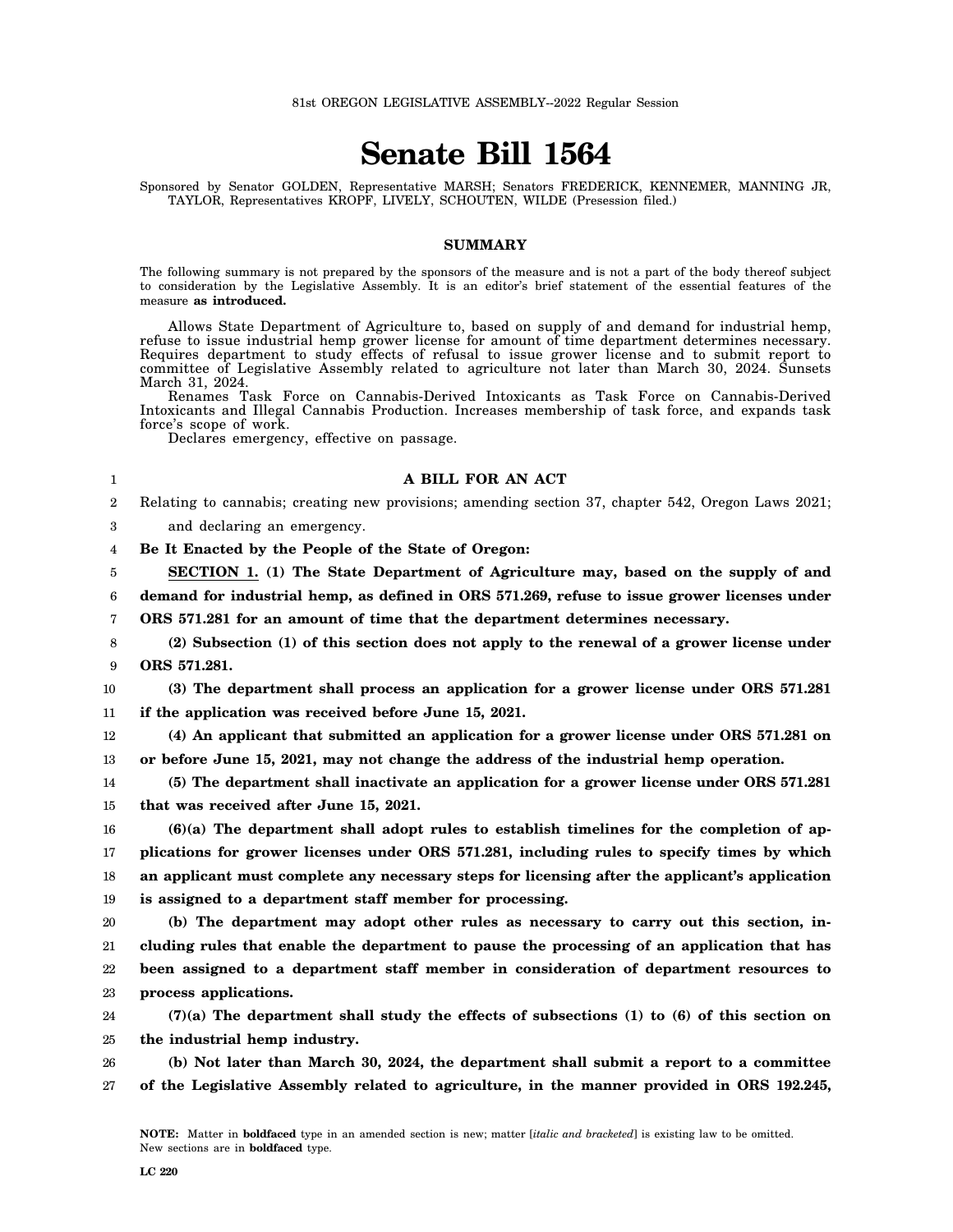## SB 1564

1 2 3 4 5 6 7 8 9 10 11 12 13 14 15 16 17 18 19 20 21 22 23 24 25 26 27 28 29 30 31 32 33 34 35 36 37 38 39 40 41 42 43 44 45 **on the findings of the study described in this subsection. SECTION 2. Section 1 of this 2022 Act is repealed on March 31, 2024. SECTION 3.** Section 37, chapter 542, Oregon Laws 2021, is amended to read: **Sec. 37.** (1) The Task Force on Cannabis-Derived Intoxicants **and Illegal Cannabis Production** is established. (2) The task force consists of [*15*] **20** members appointed as follows: (a) The President of the Senate shall appoint one member from among the members of the Senate; (b) The Senate Minority Leader shall appoint one member from among the members of the Senate; (c) The Speaker of the House of Representatives shall appoint one member from among the members of the House of Representatives; (d) The House Minority Leader shall appoint one member from among the members of the House of Representatives; and (e) The Governor shall appoint [*11*] **16** members as follows: (A) One member who represents counties in this state; (B) One member who represents cities in this state; (C) One member who represents [*law enforcement agencies*] **sheriffs**; (D) One member who represents industrial hemp growers registered or licensed under ORS 571.281; (E) One member who represents industrial hemp handlers registered or licensed under ORS 571.281; (F) The director of the Oregon State University Global Hemp Innovation Center, or a designee of the director; (G) Two members who represent licensees, as defined in ORS [*475B.015*] **475C.009**; (H) The Director of Agriculture, or a designee of the director; (I) The director of the Oregon Health Authority Public Health Division, or a designee of the director; [*and*] (J) The administrator of the Oregon Liquor [*Control*] **and Cannabis** Commission, or a designee of the administrator[*.*]**; (K) One member who represents district attorneys; (L) The Commissioner of the Bureau of Labor and Industries, or a designee of the commissioner; (M) The Water Resources Director, or designee of the director; (N) One member who represents the Department of Justice; and (O) One member who represents the Department of State Police.** (3) The task force shall consider: (a) Changes to state law to support the regulation of intoxicating cannabis-derived products and artificially derived cannabinoids; (b) The consolidation of administrative functions related to the regulation of cannabis; (c) Methods to prevent sales to minors of industrial hemp commodities or products that contain intoxicating cannabinoids; (d) Regulation to address genetic engineering of cannabis; (e) Testing requirements and methods of enforcement of testing requirements for cannabinoids, including artificially derived cannabinoids, to protect the public health and safety;